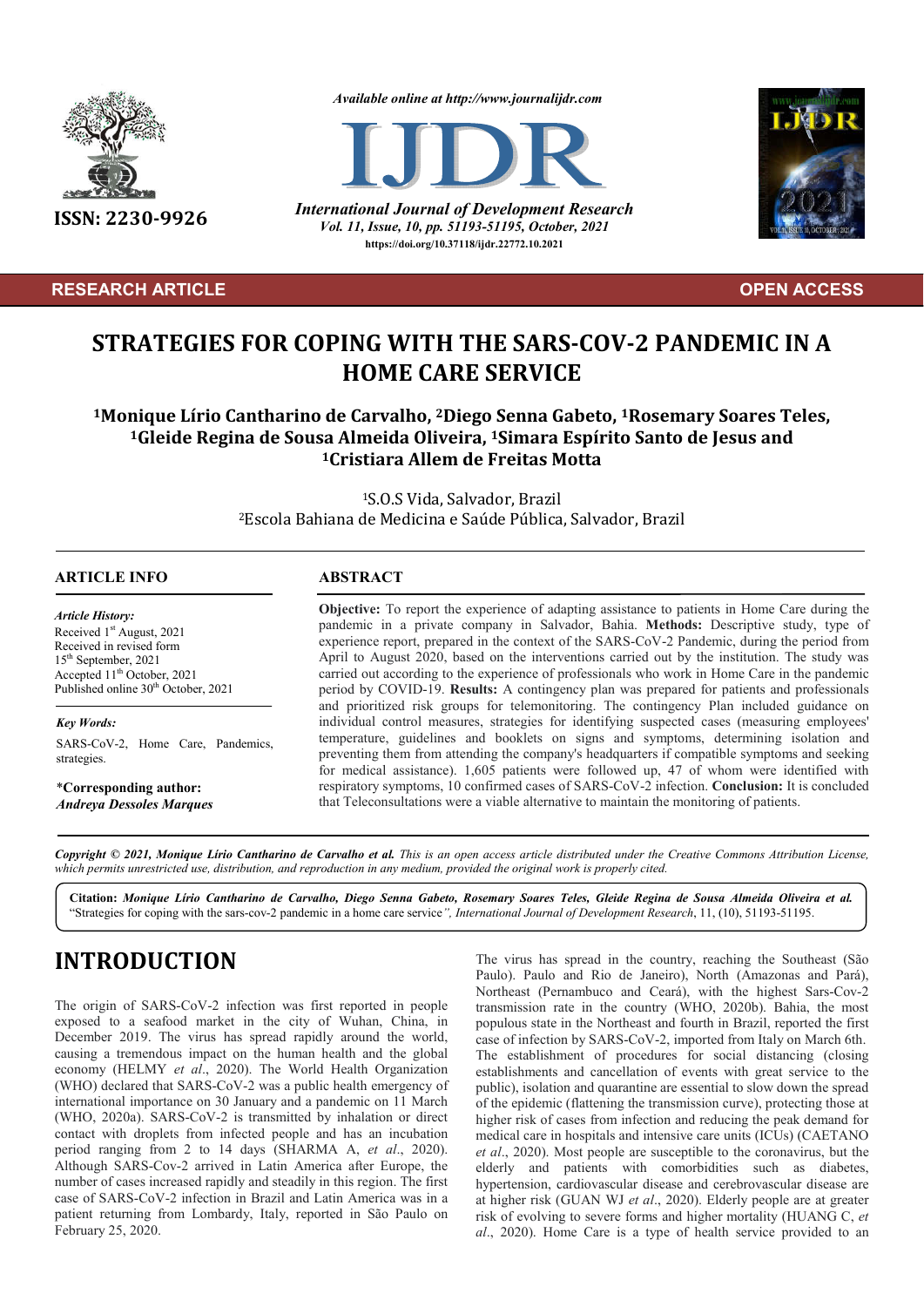individual who is at home (such as someone convalescing, disabled or terminally ill). The purpose of Home Care comprises access to services for patients with comorbidities, including chronicdegenerative diseases, reduced hospitalizations and care for a dignified death (SILVA KL, *et al*., 2005; BRASIL, 2013; LACERDA MR, *et al*., 2007). As they are risk groups for infection by Covid-19, the elderly and patients with comorbidities such as diabetes, hypertension and other cardiovascular diseases demanded special attention in health care. (NEGRINI F, *et al*., 2020). The growing number of SARS-CoV-2 in Brazil has brought many problems to the fore, including an increased risk of infection in risk groups such as elderly individuals. In an attempt to provide integrated and multidisciplinary care to Home Care patients, a contingency plan was developed to maintain care, containing the risk of transmission of SARS-CoV-2 to patients and health professionals. Given the above, the study aims to report the experience of adapting care to patients in Home Care during the pandemic caused by SARS-CoV-2 in a private company in Salvador, Bahia.

## **MATERIALS AND METHODS**

This is a descriptive study, experience report type, developed in the context of the Pandemic by SARS-CoV-2, during the period from April to August 2020. The study was conducted according to the experience of professionals working in the Home care during the pandemic period by COVID-19. It is a private company that provides integrated and multidisciplinary care to people with comorbidities and chronic degenerative diseases. Health care is provided in accordance with a partnership between health care providers and Home Care so that care is continued in the patients' homes. With the advent of the SARS-CoV-2 epidemic and the Brazilian government's guidelines for social distancing, the company prepared a contingency plan adapting it to the care of patients already in care and for those who would be admitted later. Given the pandemic experienced by Covid 19, it is possible to promote changes or create solutions that promote the psychological well-being of administrative and care workers, promoting the performance of their activities in a way that everyone feels welcomed. This will be reflected in the process of improving the quality of work and the company's growth (ZUCCOLI, *et al*., 2006). Regarding the nature of the research, this study articulated the qualitative perspective, as it provides knowledge of the social reality through the meanings of the subjects participating in the research, thus enabling a deeper understanding of social phenomena, and the capture of non-research data. easily articulated, such as: attitudes, behaviors and motives (ZANELLA, 2006). According to Godoy and Schmidt A (1995), it is through the qualitative perspective that "a phenomenon can be better understood in the context in which it occurs and of which it is an integrated part, allowing us to capture the phenomenon under study, from the perspectives of the people involved in it".

collective control measures were addressed (guiding the participation in online meetings or in open places; avoiding crowds; ostensible cleaning of contact points), as well as measures to restrict travel, transport and displacement (do not mark new trips, seeking to postpone already scheduled trips; avoid public transport at peak times) were adopted. According to the strategies developed for this period, the systematization of health care also underwent changes in accordance with the new protocols implemented to deal with COVID-19. (SOUZA JJ, *et al*., 2020). Some routine adjustments were made due to contingency. The use of a mask has become mandatory for all professionals. As for complete attire for patients suspected or confirmed for Covid, a PFF 2 mask, cap, glasses, face shield, waterproof cover and gloves were made available. The delivery of materials went through a conference between the dispatched person and the nursing technician or family member at home, item by item did not occur to avoid prolonged personal contact. For correct and safe clothing and disassembly guidelines, a video was produced with the demonstration, as well as a step-by-step educational slide to place inside and outside the patient's room, as well as training through Distance Education on care such as hand washing was implemented, respiratory etiquette, signs and symptoms and attire. The care team of patients with suspected or confirmed COVID, visits by the multidisciplinary team were reduced to the minimum possible, keeping what was necessary for patient safety. Nursing technicians were kept on a scale of 24 x 48 hours during the patient's isolation period (PORTUGAL JKA, *et al*., 2020). Whenever isolation was instituted, communication was carried out by the central by message for all care professionals to contact the base before the visit. The base team read the guidelines for the nursing technicians, always confirming the understanding of the transmitted message. The Home Infection Control Commission, the next day, carried out monitoring to reinforce guidance and care.

## **RESULTS**

At the beginning of the pandemic in Brazil, the company had a total of 1,725 patients, who were regularly attended to at least once a month by doctors, nurses, physiotherapists and nutritionists or received daily assistance from a nursing technician. During the period, 2,867 nursing visits, 334 medical visits and 3,753 physiotherapy sessions were carried out. Regarding the profile of patients, the mean age was 70.3 years (SD± 22.3 years), with 42.1% being 80 years old or more and 34.5% between 60 and 79 years old. As for comorbidities, 46.8% had SAH, 27.1% DM and 48.5% had neurological diseases, the most common causes being stroke, Parkinson's and Alzheimer's. In particular, in patient care, teleconsultations were indicated for people with comorbidities who could have more severe forms of SARS-CoV-2, such as patients with systemic arterial hypertension, diabetes mellitus, heart disease, asthma, chronic obstructive pulmonary disease and disease chronic

**Table 1. Distribution of suspected SARS-CoV-2 cases per month**

| Month  | Numberofsuspected cases | RT-PCR   |          |             | Deaths | Hospital transfer |
|--------|-------------------------|----------|----------|-------------|--------|-------------------|
|        |                         | Positive | Negative | Notrealized |        |                   |
| April  |                         |          |          |             |        |                   |
| May    |                         |          |          |             |        |                   |
| June   |                         |          | 10       |             |        | 10                |
| July   |                         |          |          |             |        |                   |
| August |                         |          |          |             |        |                   |

Legend: RT-PCR: Polymerase Chain Reaction for SARS-CoV-2. Source: Monique et al., 2021

**STRATEGIES ADOPTED FOR PATIENTS IN HOME CARE:**  The contingency plan included guidance on individual control measures (adoption of a home-office for professionals at risk and for others when possible; use of masks in the company and visits to patients, determinations to work in airy environments, keeping a safe distance; hand and surface hygiene), strategies for identifying suspicious cases (temperature measurement of employees, guidelines and booklets on signs and symptoms, determining isolation and impediment to attend the company's headquarters if symptoms are compatible, and seeking medical care). In addition, issues related to

renal failure and age over 60 years. In response to the impact of the epidemic on patients' access to healthcare, teleconsultations were promptly authorized and standardized by several professional councils in Brazil. The Federal Council of Medicine, through Resolution No. 56 of April 1, 2020, validated pre-clinical care, care support, consultation, monitoring and diagnoses, with a guarantee of integrity, security and confidentiality of information. The purpose of these measures is to reduce the spread of covid-19 and protect people, preventing the medical abandonment of patients who need different care, either because they have chronic diseases or because they need